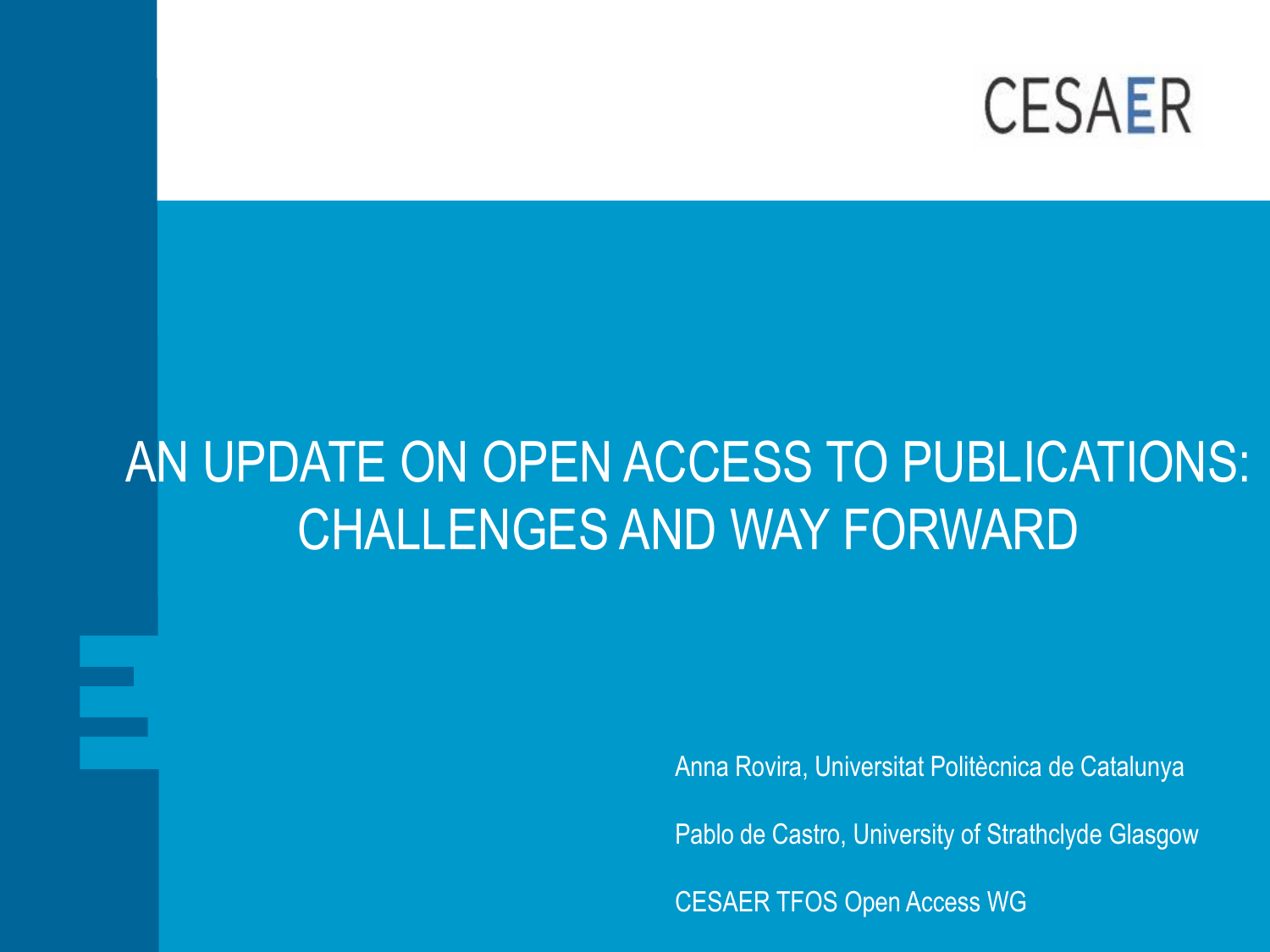### **OVERVIEW**

- An update on last year's presentation at the Open Science WS in Bucharest
- Open Access: a swiftly evolving landscape
- Some recent developments in the OA domain
- **Workplan for the OA WG within the CESAER** TFOS: working papers
- **Factors that contribute to a successful institutional** Open Access implementation
- Open Access and Engineering conference papers

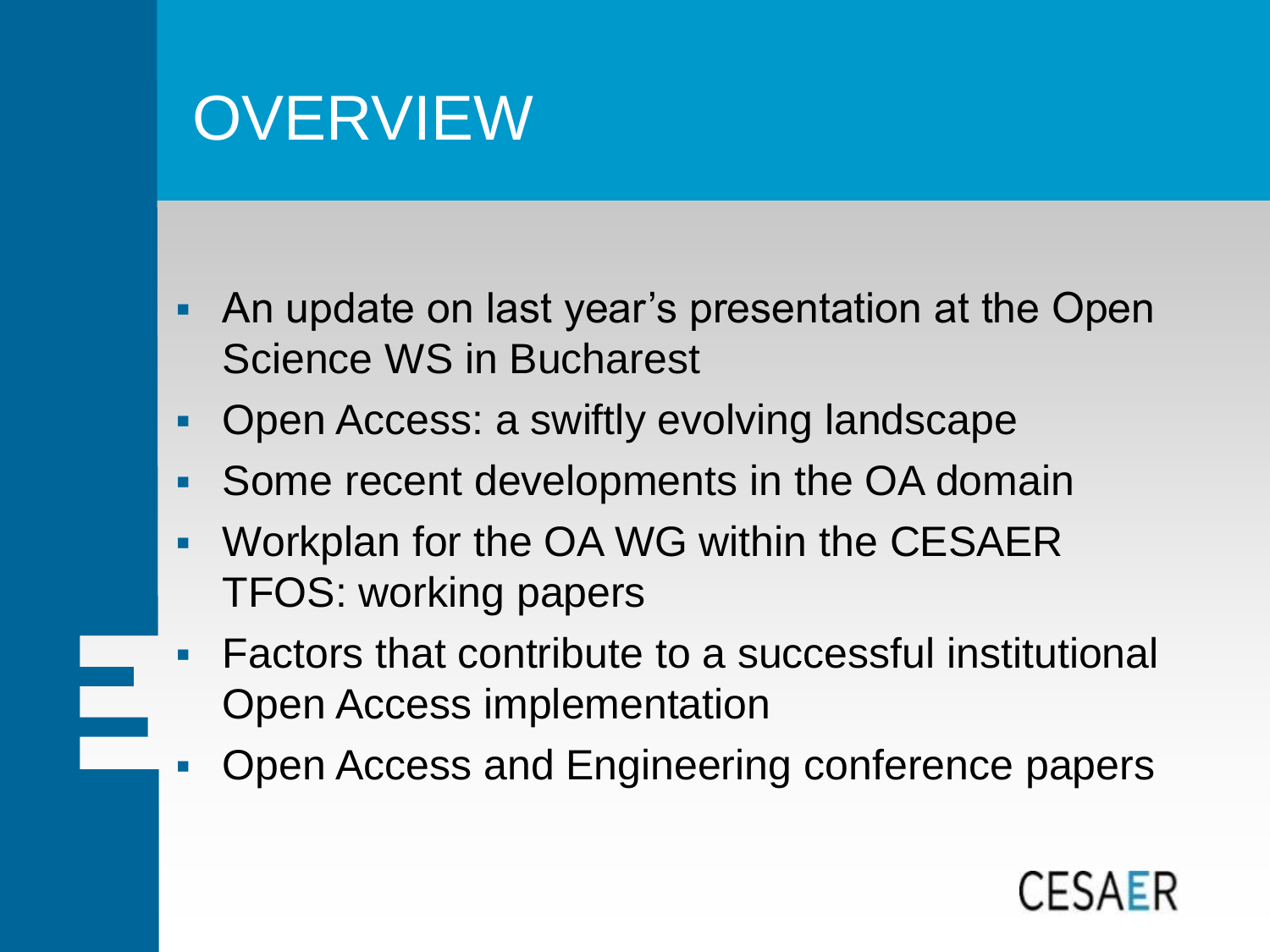### CESAER OA WG A STABLE FORUM

### **PART I** THE OPEN ACCESS WG

E

- Coordinated by Uni Strathclyde (Pablo de Castro) & TIB Hannover (Marco Tullney)
- Representatives from: the Netherlands (TU Delft), Germany (TIB Hannover, RWTH Aachen), Austria (TU Wien), Finland (Aalto Uni), Poland (Gdansk Uni Technology), Czech Republic (Czech Technical Uni Prague), Italy (Politecnico di Milano), Spain (Polytechnic Uni Catalonia, Polytechnic Uni Valencia), Switzerland (ETHZ), Sweden (Lund Uni), the UK (Strathclyde Uni) and Israel (Technion Haifa)
- Emphasis on the disciplinary approach to OA implementation, looking into differences by countries and institutions
- Monthly online calls, plus face-to-face meetings at CESAER Annual Conference

De Castro, Pablo (2018) **"Open Access to publications: challenges and way forward"**. CESAER Annual Meeting 2018, Oct 17, 2018, Polytechnic University Bucharest, https://strathprints.strath.ac.uk/65818/

12 countries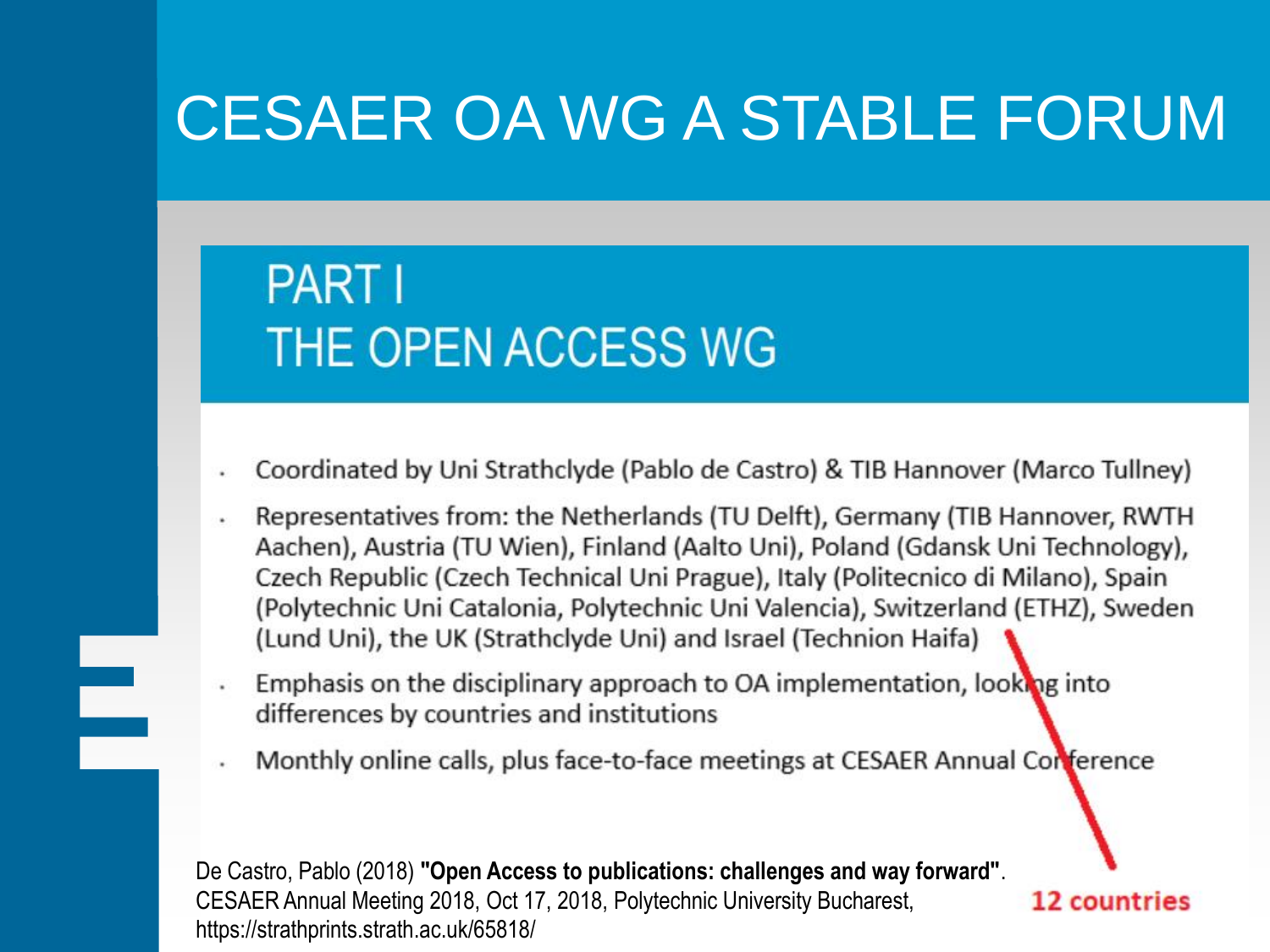## OPEN ACCESS: A SWIFTLY EVOLVING LANDSCAPE

- **Plan S and its potential implications extensively discussed at** the Bucharest WS last year
- Detailed policy guidelines for Plan S only released after this Oct'18 CESAER Annual Meeting
- **Parallel developments taking place in various countries:** R&P agreements, PAR deals, push for responsible metrics, "Plan U" to promote pre-print deposit, among others.

 Pace of landscape evolution too quick to try and capture it in a white paper on OA from our WG

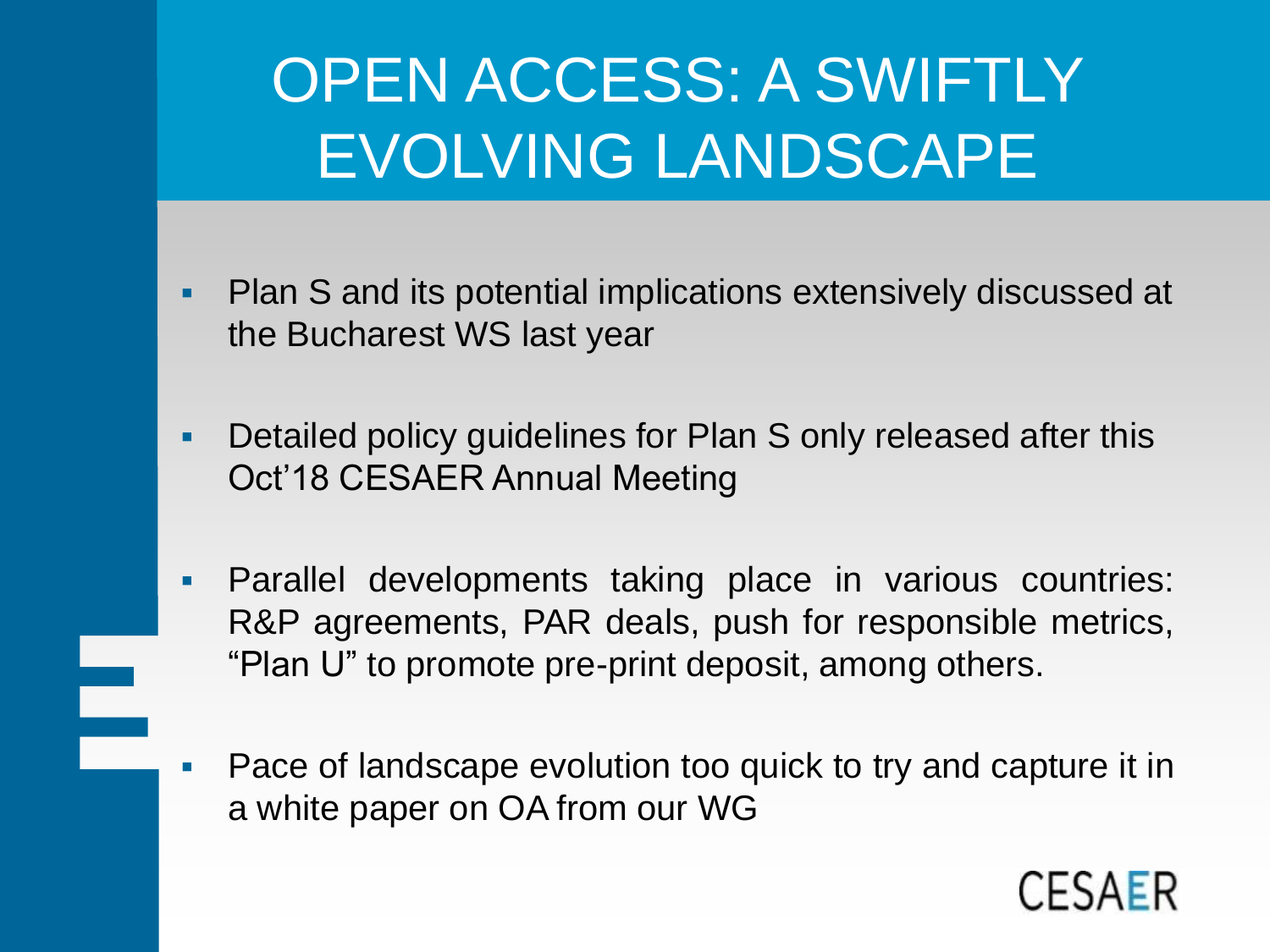### • Plan S details (Nov'18 for feedback then May'19)

Why Plan S Principles and Implementation Who's involved About Contact

### cOAlition S Releases Revised Implementation Guidance on **Plan S Following Public Feedback Exercise**

#### 31/05/2019

 $\equiv$ 

Today cOAlition S releases revised quidance on Plan S implementation which has been approved by all coalition members. "Plan S is a bold step forward which the European Commission, along with a growing number of national funders, is committed to implement" explained Carlos Moedas, the European Commissioner for Science, Research and Innovation.

#### **Further Information**

**Revised Plan S principles**  $\sum$ and implementation guidance

https://www.coalition-s.org/revised-implementation-guidance/

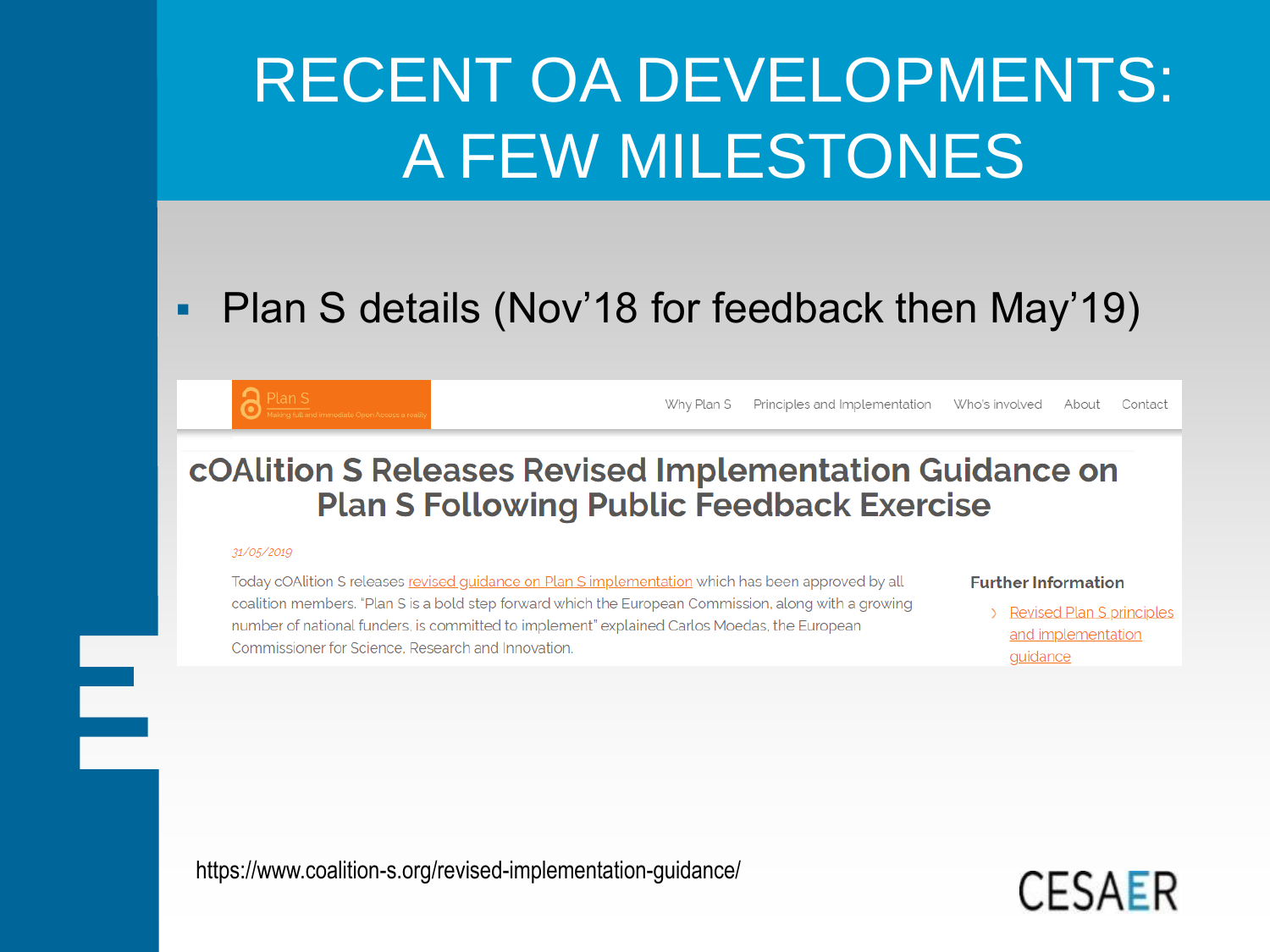Discussions on institutional Plan S implementation (Jun'19)

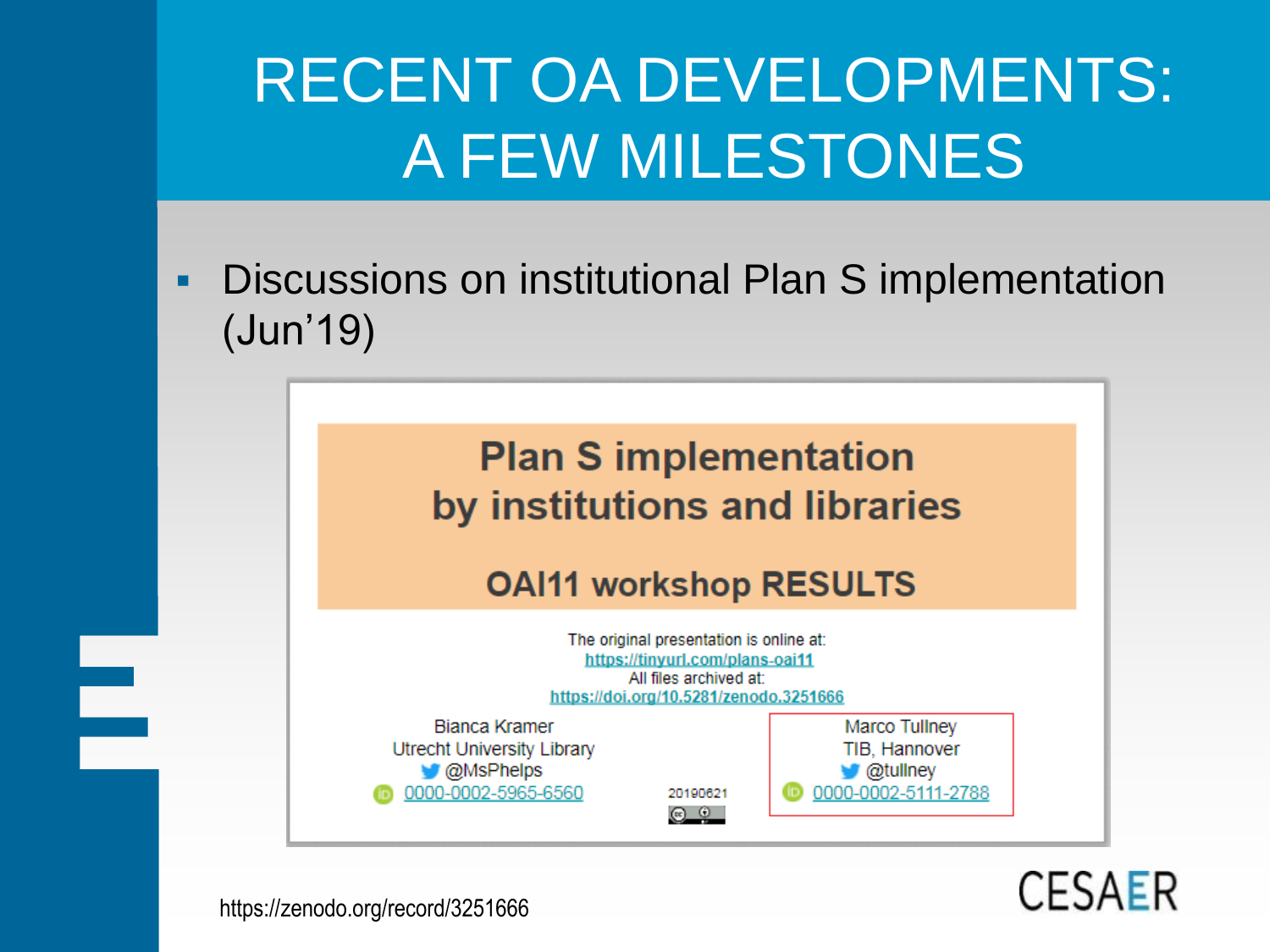### Sweden cancels ScienceDirect, UC follows suit in Feb'19



https://www.universityofcalifornia.edu/press-room/uc-terminates-subscriptionsworlds-largest-scientific-publisher-push-open-access-publicly

 $\equiv$ 

### **CESAER**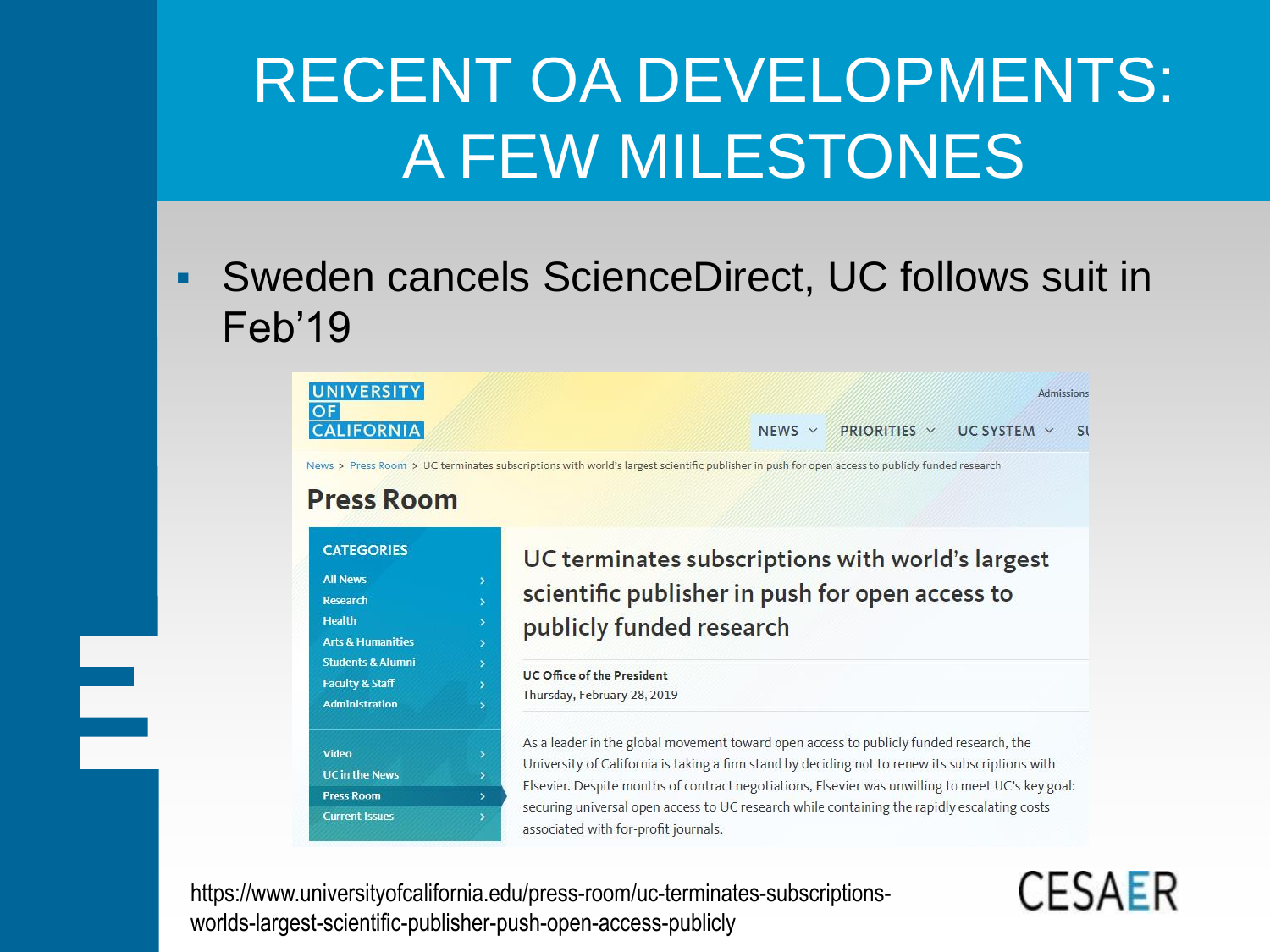**National-level deals in Germany with Wiley (Jan'19)** and Springer (Aug'19)

### **FAQ Wiley Contract**

https://www.projekt-deal.de/faqwiley-contract/



The present FAQ addresses some general questions of interest to the international community.

A more detailed FAQ in German has already been provided directly to the research institutions covered in the nresent asreement. Undates for the German research and library communities will be provided on the dedicated

### Pressekonferenz zur Unterzeichnung des Memorandum of Understanding mit SN

& Gottfried Haufe (4) 26. August 2019 Comments Off

 $\equiv$ 



https://www.projektdeal.de/pressekonferenz-zurunterzeichnung-des-memorandumof-understanding-mit-sn/

### **CESAER**

Im Rahmen der Unterzeichnung des Memorandum of Understanding (MoU) am 22. August fand in den Räumlichkeiten der Hochschulrektorenkonferenz in Berlin eine Pressekonferenz statt.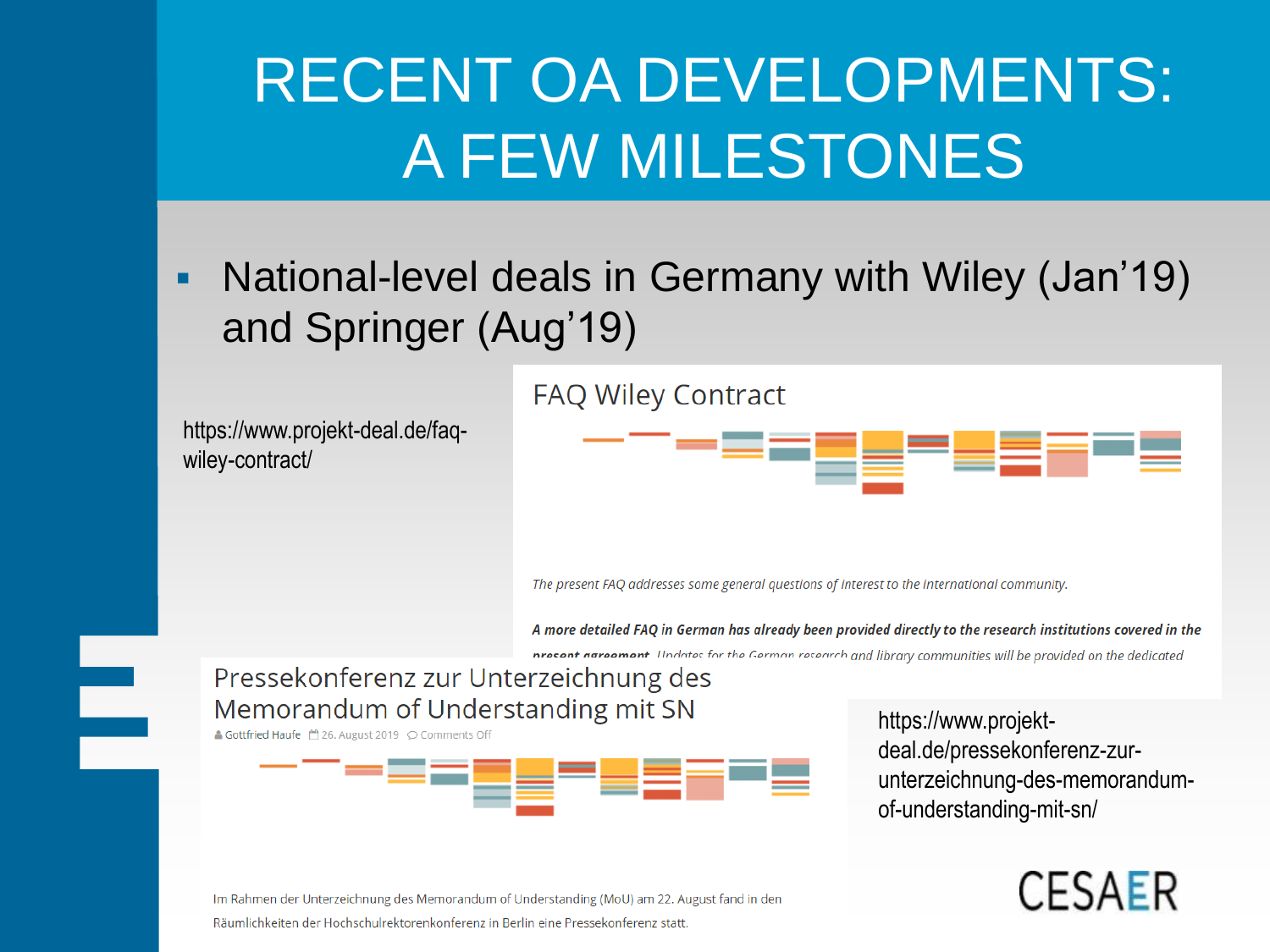**Funders and institutions pushing for responsible** metrics (May'19 – Wellcome Trust)



 $\equiv$ 

#### Open access policy 2021

Our open access (OA) policy is changing.

3. We will no longer cover the costs of OA publishing in subscription journals. Grant applicants cannot ask for these costs in their grant application, and grantholders will not be allowed to use their grant funds to pay for these costs.

However, from 1 January 2021 to 31 December 2024, organisations can use Wellcome OA funds for publication costs associated with transformative OA arrangements. These costs must be in proportion to the number of OA articles supported by Wellcome.

- 7. All Wellcome-funded researchers are strongly encouraged to:
	- post preprints of their completed manuscripts
	- publish them under a CC-BY licence.
- 9. We are committed to making sure that when we assess research outputs during funding decisions we consider the intrinsic merit of the work, not the title of the journal or publisher.

All Wellcome-funded organisations must publicly commit to this principle. For example, they can sign the San Francisco Declaration on Research Assessment, Leiden Manifesto or equivalent.

https://wellcome.ac.uk/ funding/guidance/open -access-policy

**CESAER**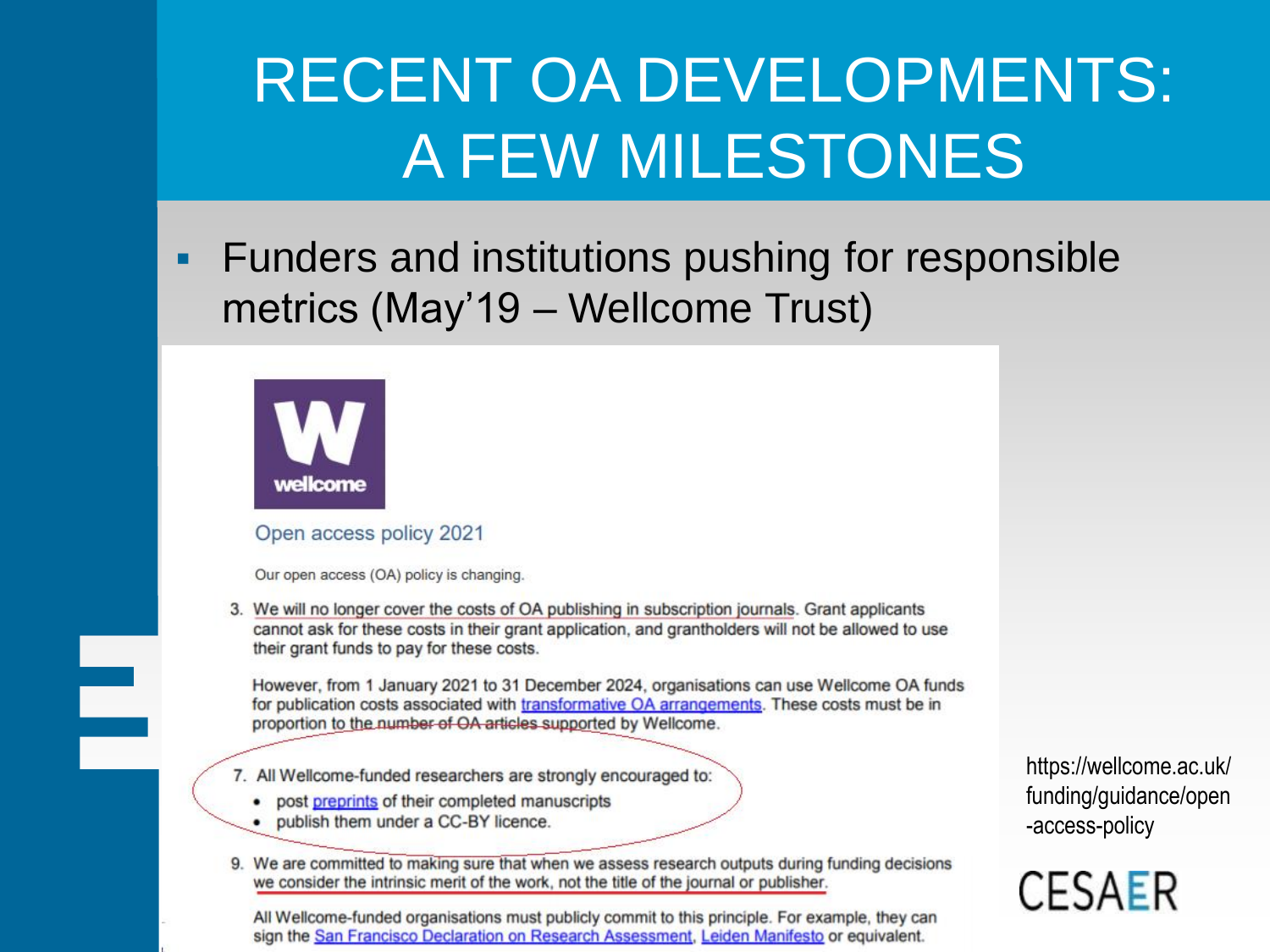**• "Plan U" unveiled by BiorXiv (Feb'19) – an** alternative / a complement to Plan S

Plan U: A proposal to achieve universal access to scientific and medical research via funder preprint mandates

#### Plan U would:

 $\equiv$ 

- Immediately achieve universal free access to academic research
- Speed research through earlier and wider dissemination of results
- Produce opportunities for new initiatives in peer review and research evaluation



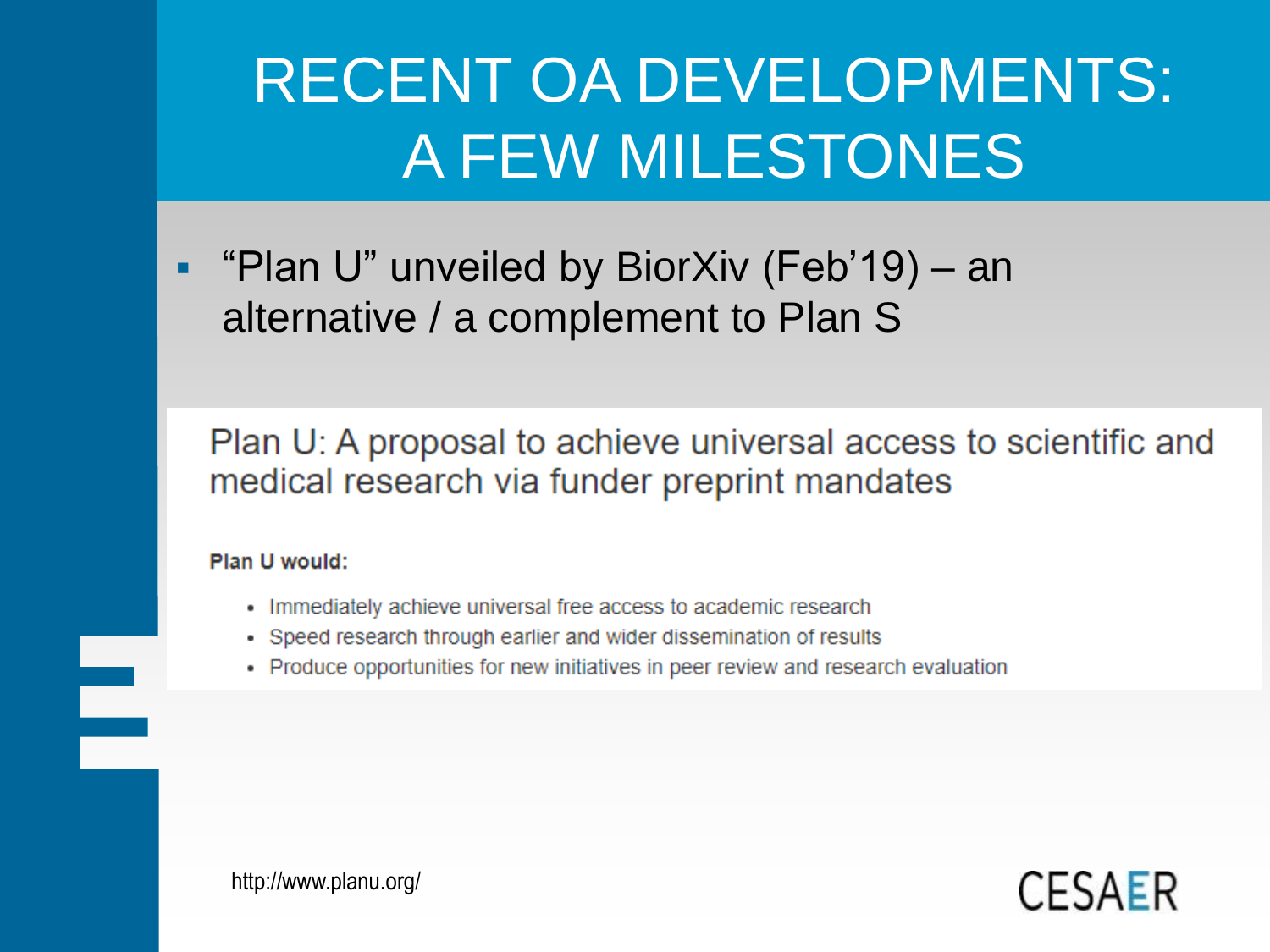# HOW TO DESCRIBE SUCH A SWIFTLY EVOLVING LANDSCAPE?

- At the Jul 10-11, 2019 face-to-face OA WG meeting at TU Delft Library, we decided we would instead go for a *series of working papers* – to be narrower in scope and so, more durable.
- These WPs aim to focus on a *specific approach to Open Access from the Engineering sciences*, also keeping in mind the wider network of CESAER member institutions not just those in the WG.

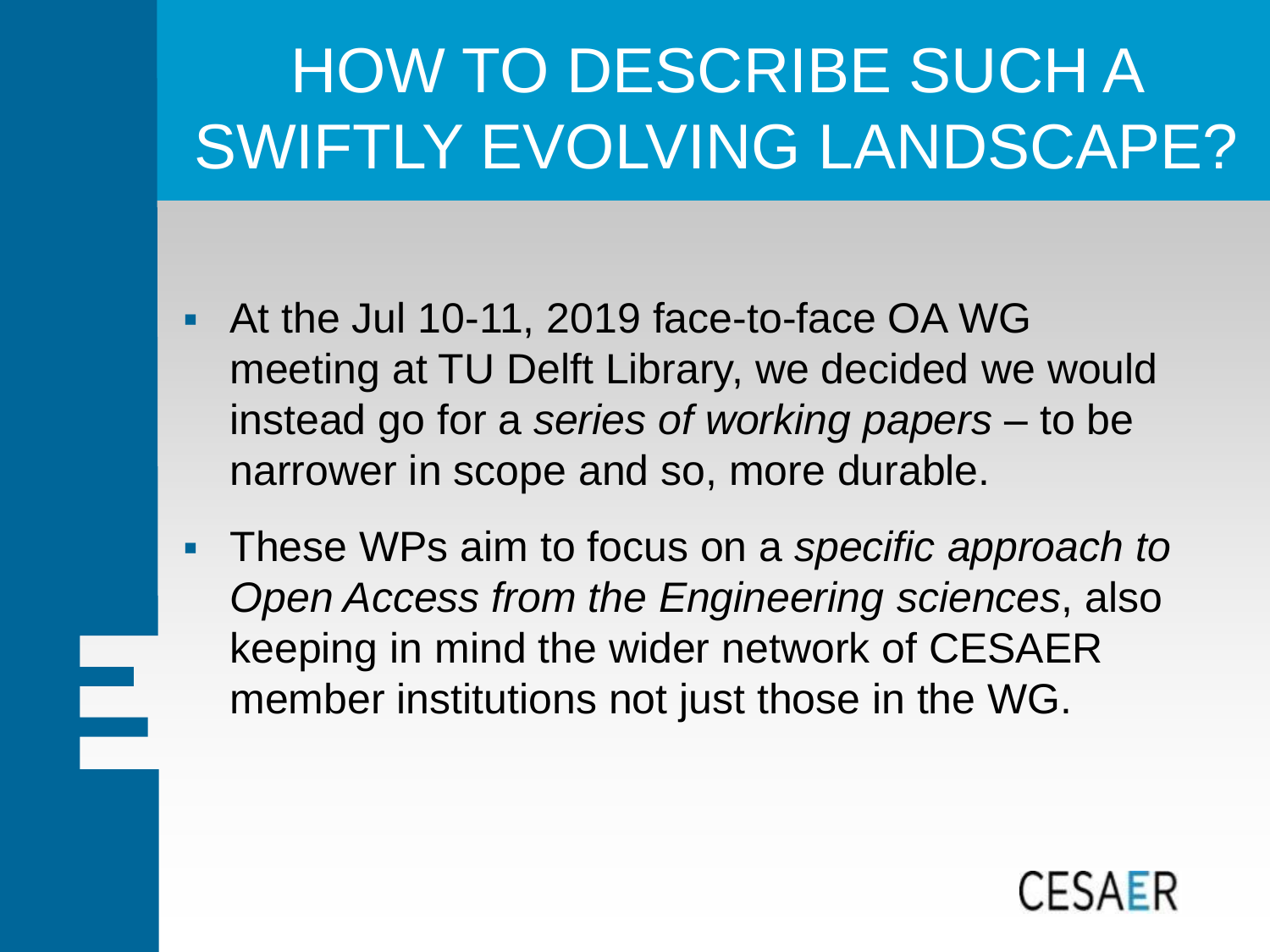# CESAER OPEN ACCESS WORKING PAPERS: TO-DO LIST

- 1. Factors for a successful institutional Open Access implementation
- 2. Open Access and conference papers in the Engineering disciplines
- 3. Quantitative analysis of CESAER members' publishing profiles
- 4. Position paper taken by CESAER on addressing publishers in the field of Engineering

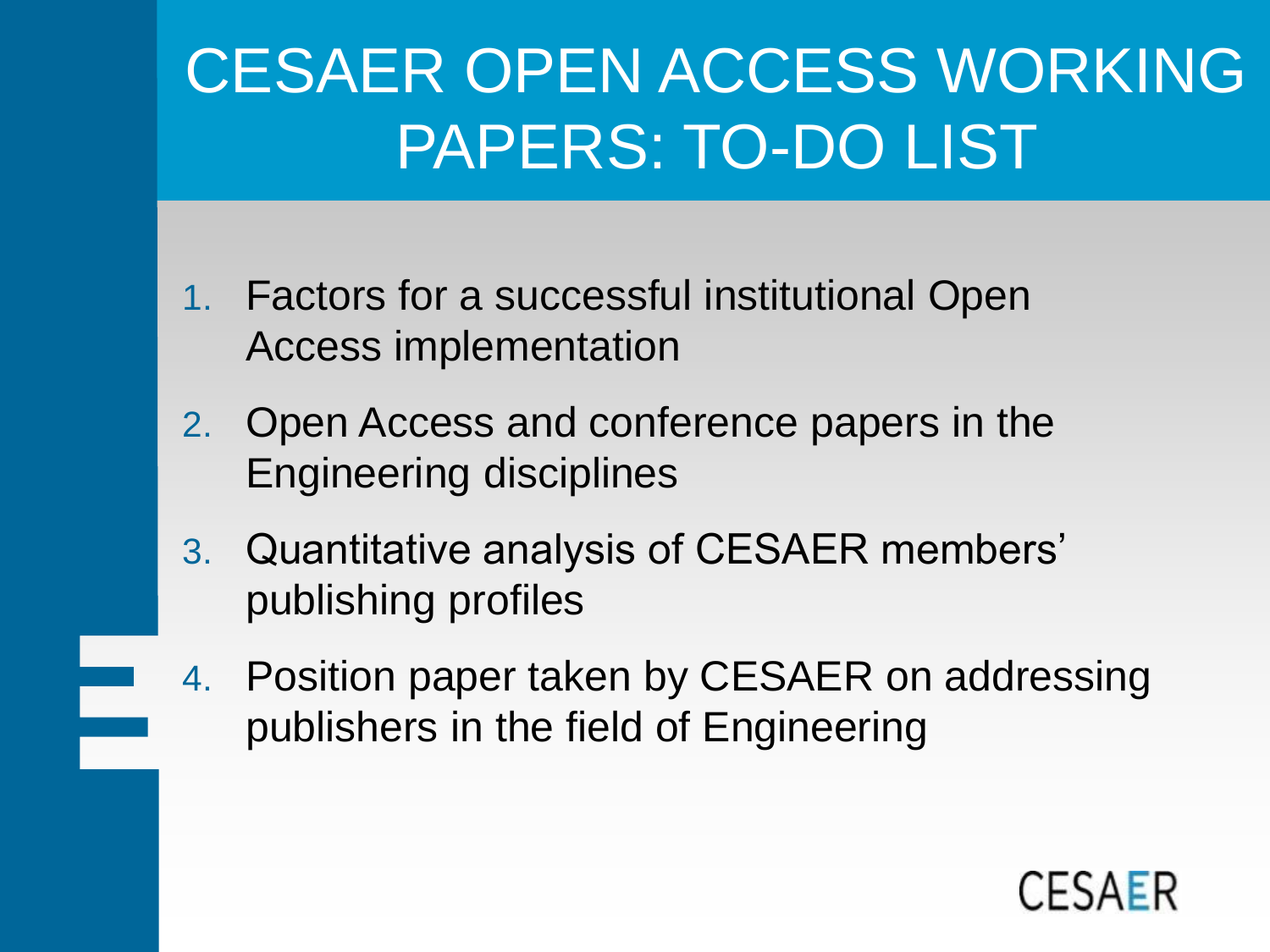## THE CWTS LEIDEN MAY'19 OPEN ACCESS RANKING

|            |                                                              |               |                                 | <b>Leiden University</b> | <b>CWTS</b>    | <b>CWTS B.V.</b> | Other CWTS sites $\rightarrow$ |
|------------|--------------------------------------------------------------|---------------|---------------------------------|--------------------------|----------------|------------------|--------------------------------|
|            | <b>CWTS</b> Leiden Ranking                                   |               |                                 |                          |                |                  |                                |
|            |                                                              |               |                                 |                          |                |                  |                                |
| Home       | Ranking                                                      | Information – | <b>Downloads</b>                | <b>Products</b>          | Contact $\sim$ |                  |                                |
|            |                                                              |               |                                 |                          |                |                  |                                |
|            |                                                              |               |                                 |                          |                |                  |                                |
|            | <b>CWTS Leiden Ranking 2019 - CESAER member institutions</b> |               |                                 |                          |                |                  |                                |
|            |                                                              |               |                                 |                          |                |                  |                                |
|            | <b>List view</b>                                             |               |                                 | <b>Chart view</b>        |                | <b>Map view</b>  |                                |
|            |                                                              |               |                                 |                          |                |                  |                                |
|            |                                                              |               |                                 |                          |                |                  |                                |
|            | Time period, field, and region/country                       |               |                                 | Indicators               |                |                  |                                |
|            |                                                              |               |                                 |                          |                |                  |                                |
|            |                                                              |               |                                 |                          |                |                  |                                |
|            |                                                              | University    | P                               | P(OA)                    | PP(OA)         |                  |                                |
| 8          | Univ Strathclyde                                             |               | 强度<br>4848                      | 3931                     | 81.1%          |                  |                                |
| 24         | Univ Sheffield                                               |               | 强<br>12273                      | 8982                     | 73.2%          |                  |                                |
| 31         | <b>Tech Univ Denmark</b>                                     |               | 92<br>11375                     | 7947                     | 69.9%          |                  |                                |
| 63         | Univ Politècnica Catalunya                                   |               | $\mathbb{R}^n$<br>6415          | 4026                     | 62.8%          |                  |                                |
| 81         | Univ Politècnica València                                    |               | $\overline{\mathbf{r}}$<br>6233 | 3769                     | 60.5%          |                  |                                |
| 145        | Lund Univ                                                    |               | ÷<br>17543                      | 9728                     | 55.5%          |                  |                                |
| 209        | <b>ETH Zurich</b>                                            |               | o<br>20994                      | 10847                    | 51.7%          |                  |                                |
| 257        | Vienna Univ Technol                                          |               | =<br>5706<br>b.                 | 2822                     | 49.5%          |                  |                                |
| 329        | Czech Tech Univ - Prague<br>Delft Univ Technol               |               | 3593<br>═                       | 1674                     | 46.6%          |                  |                                |
| 340        |                                                              |               | 10667                           | 4940                     | 46.3%          |                  |                                |
| 380        | Aalto Univ                                                   |               | ÷<br>7203                       | 3228                     | 44.8%          |                  |                                |
| 461        | <b>RWTH Aachen Univ</b>                                      |               | $\equiv$<br>12197               | 5144                     | 42.2%          |                  |                                |
| 523<br>569 | Technion - Israel Inst Technol<br>Politec Milano             |               | $\Phi$<br>8876<br>Ш<br>7679     | 3565<br>2940             | 40.2%<br>38.3% |                  |                                |

l.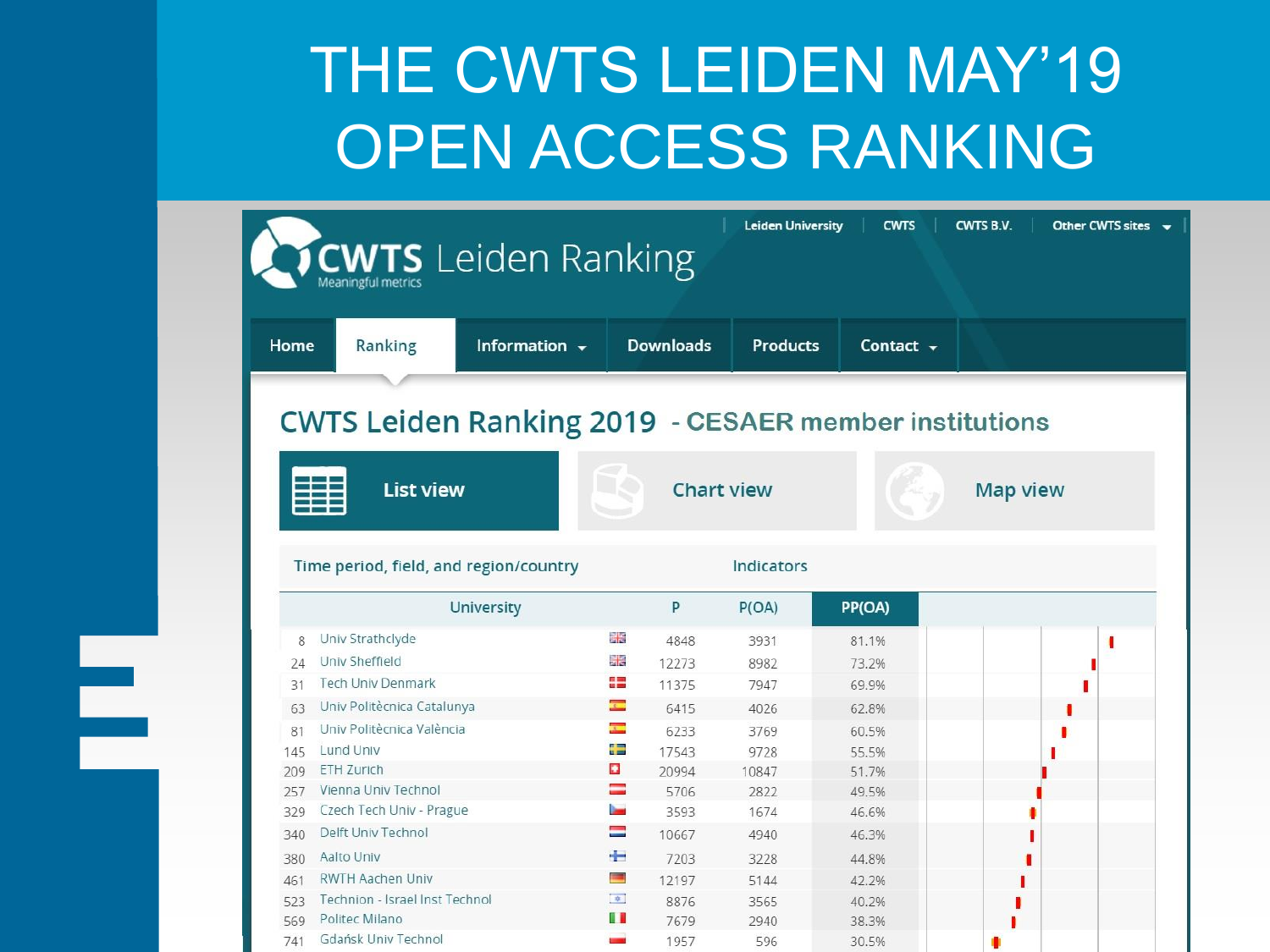# FACTORS FOR A SUCCESSFUL OPEN ACCESS IMPLEMENTATION

- Could we try to map the factors that make OA WG institutions succeed in the CWTS Leiden OA ranking?
- 4 key elements identified as "Factors for a successful institutional Open Access implementation"
	- Open Access policies
	- System availability and configuration
	- Staff

e<br>B

- Advocacy

First OA WP: Release scheduled for Q4 2019

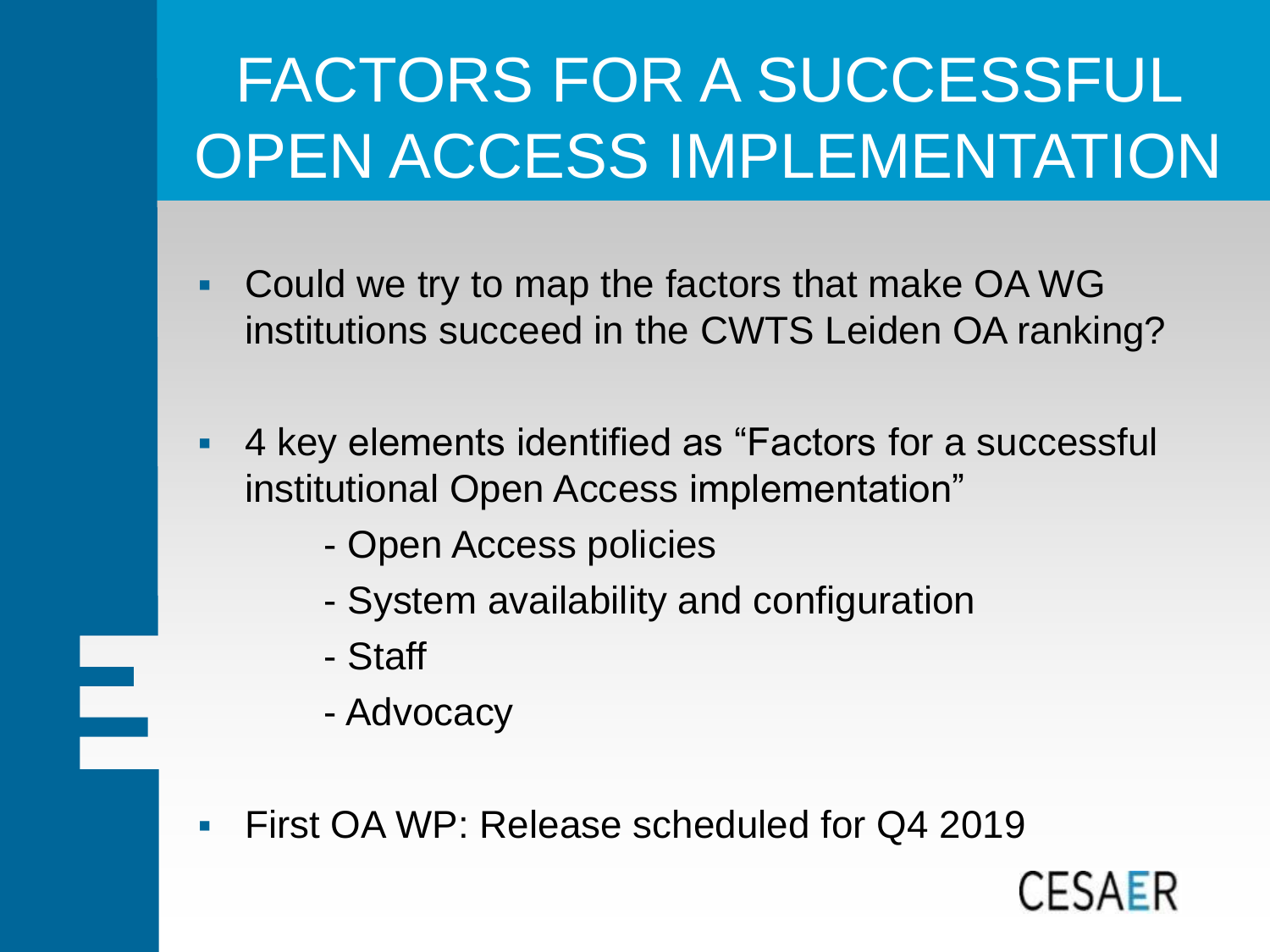## OPEN ACCESS WITHIN THE CESAER NETWORK

- Identification of key factors will allow to survey the status of Open Access across the CESAER institutional network
- **Exploration shows large differences in OA** implementation and awareness across CESAER institutions and countries – even within the OA WG itself

e<br>Barat

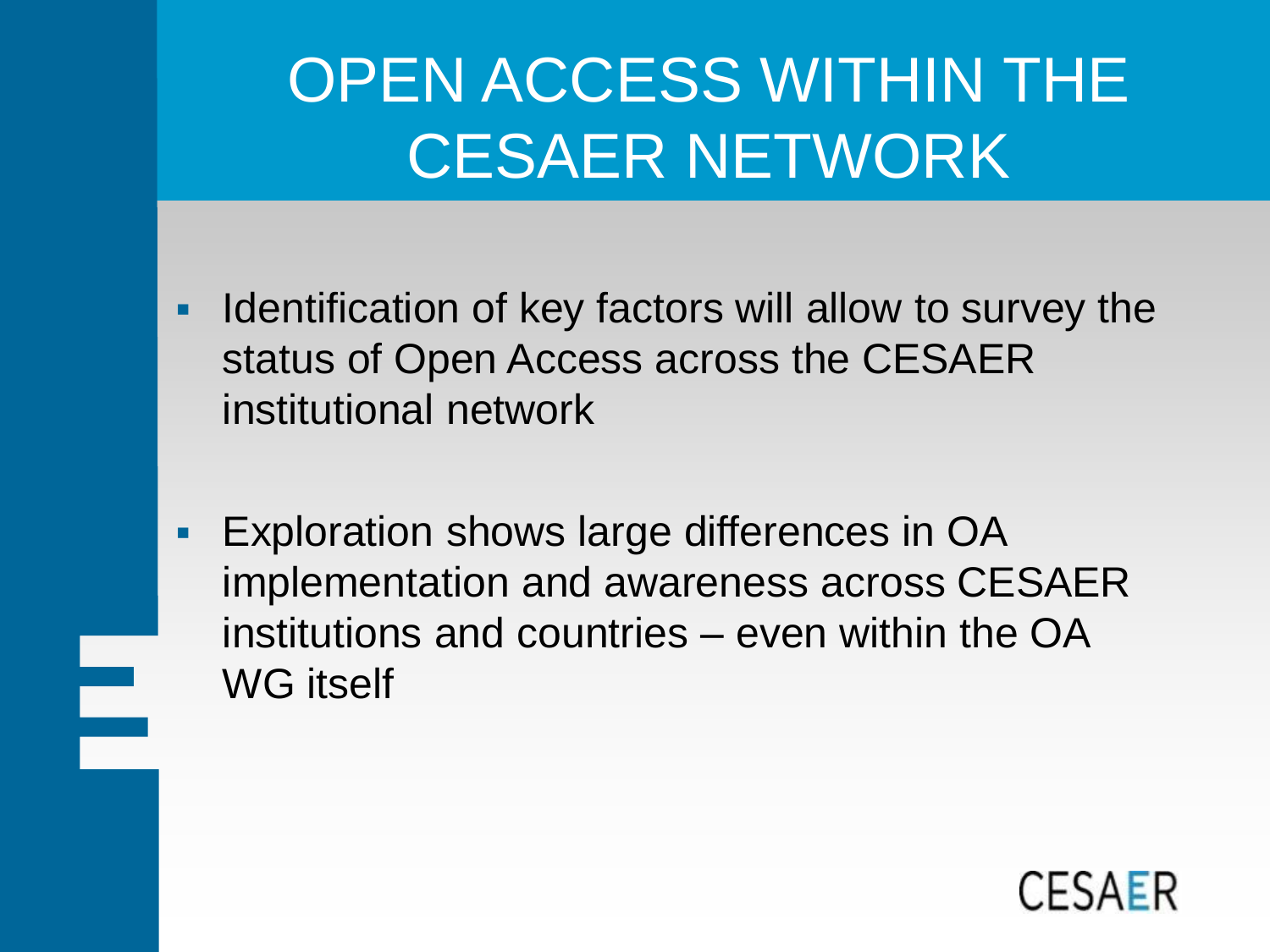# OA & ENGINEERING CONFERENCE PAPERS

- **High relevance of conference papers for the** Engineering disciplines
- But,
- Little emphasis on conference papers by the Open Access community

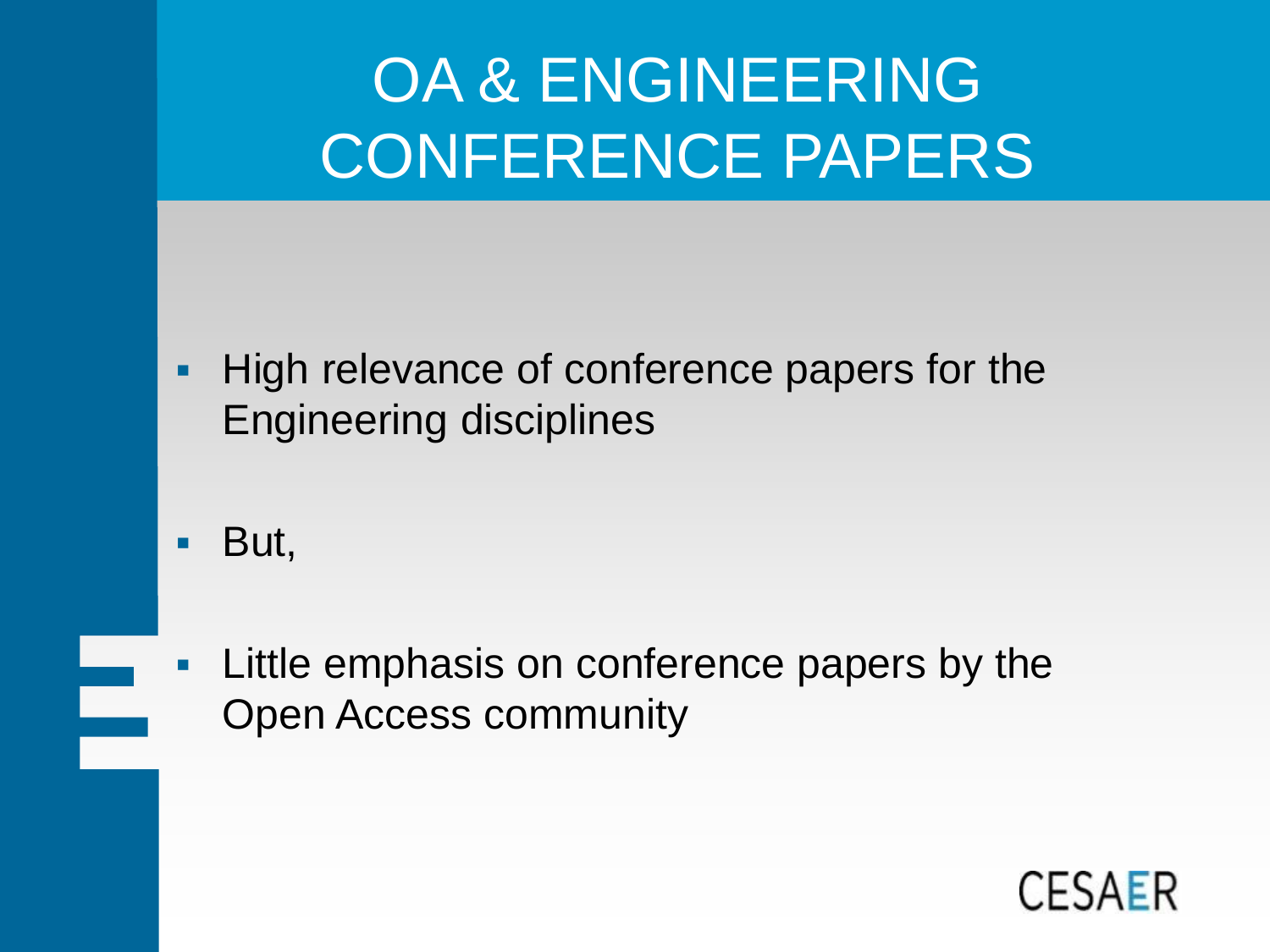# OA & ENGINEERING CONFERENCE PAPERS

- **Figures in OA WG institutions about conference** papers versus articles
- Self-archiving policies conferences
- **Persistent identifiers: DOI for conferences papers**
- Advocacy